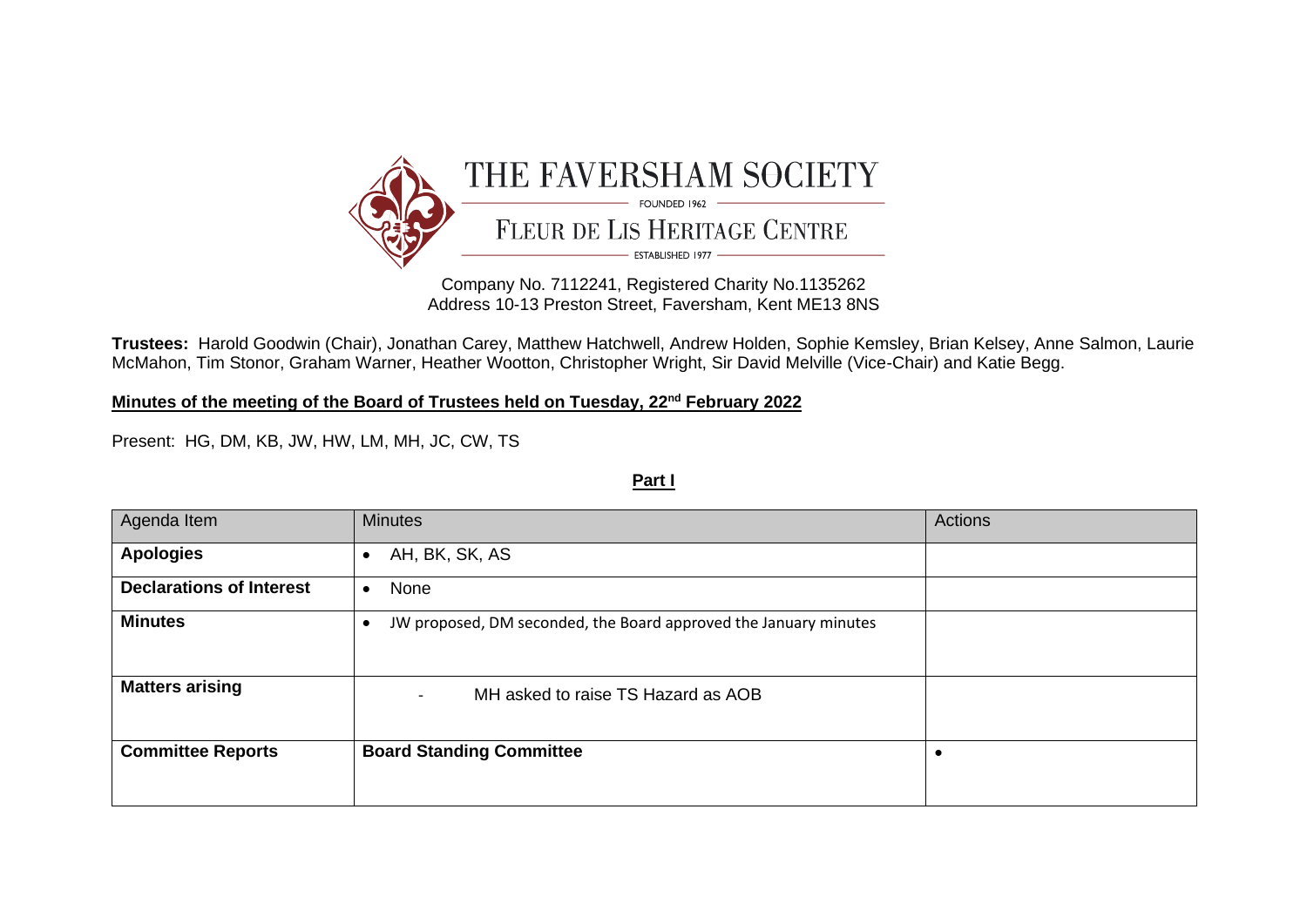| HW raised that the minutes suggest the Standing<br>Committee is making decisions regarding the Osborne Plaques<br>that are within the Museum Committee's remit. KB apologised for<br>clumsy drafting and will change the record – the museum<br>committee is responsible for accession to the museum.<br>HW asked whether the premises will need to be vacated<br>while the security system is upgraded. JC said he was unsure of<br>the answer, but he does not see why people would need to stop<br>using the building.<br>HG asked for the Board's permission to sign the insurance<br>papers. HW will send the FSARG inventory to HG. Only that<br>which is on the inventory will be insured. The Board approved |  |
|----------------------------------------------------------------------------------------------------------------------------------------------------------------------------------------------------------------------------------------------------------------------------------------------------------------------------------------------------------------------------------------------------------------------------------------------------------------------------------------------------------------------------------------------------------------------------------------------------------------------------------------------------------------------------------------------------------------------|--|
| that HG sign the insurance papers.                                                                                                                                                                                                                                                                                                                                                                                                                                                                                                                                                                                                                                                                                   |  |
| Museum                                                                                                                                                                                                                                                                                                                                                                                                                                                                                                                                                                                                                                                                                                               |  |
| The Museum should be able to open over Easter.                                                                                                                                                                                                                                                                                                                                                                                                                                                                                                                                                                                                                                                                       |  |
| Leigh has started working on the archives and a new will<br>also start working on them tomorrow. JW has also sent details of<br>a student who is interested too. Pat Reid is now history expert on<br>the Museum Committee. The Board agreed Pat Reid's<br>membership                                                                                                                                                                                                                                                                                                                                                                                                                                                |  |
| <b>Environment</b>                                                                                                                                                                                                                                                                                                                                                                                                                                                                                                                                                                                                                                                                                                   |  |
| There is a report on waste water management and an<br>article will go in the newsletter<br>Lower Thames Crossing – we have registered interest and<br>CW has circulated a paper. The Board conveyed their support for<br>CW's paper and it will form the basis of content for the newsletter.<br>It has been suggested there is a meeting with Helen Whatley<br>about the crossing but DM suggested waiting until there is more<br>detail. CW believes the M2 will not be widened but rather run as a                                                                                                                                                                                                                |  |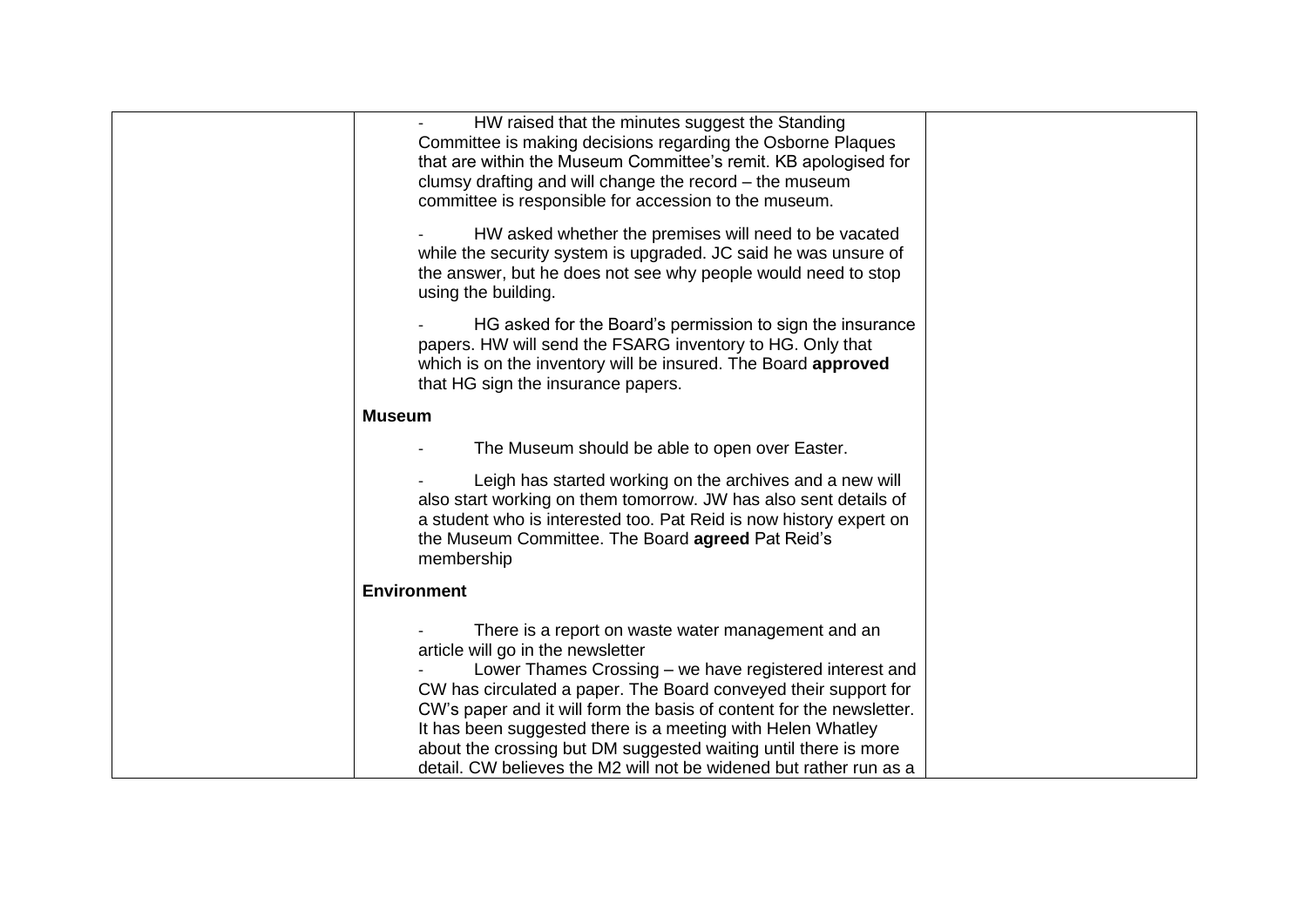| smart motorway. However, there are lots of uncertainties                                                                                                                                                                                                                                                                                                                                                                                   |  |
|--------------------------------------------------------------------------------------------------------------------------------------------------------------------------------------------------------------------------------------------------------------------------------------------------------------------------------------------------------------------------------------------------------------------------------------------|--|
| surrounding this.                                                                                                                                                                                                                                                                                                                                                                                                                          |  |
| CW has also drafted a paper on local traffic and air                                                                                                                                                                                                                                                                                                                                                                                       |  |
| pollution. There is unlikely to be a control scheme regarding air                                                                                                                                                                                                                                                                                                                                                                          |  |
| pollution for the reason that lorries are getting much cleaner, and                                                                                                                                                                                                                                                                                                                                                                        |  |
| pollution levels are falling. It appears cars are now much more of                                                                                                                                                                                                                                                                                                                                                                         |  |
| a problem and traffic volumes are falling. CW is working now on                                                                                                                                                                                                                                                                                                                                                                            |  |
| school streets and pollution, CW suggested that achieving targets                                                                                                                                                                                                                                                                                                                                                                          |  |
| of lower car usage will be a focus for politicians, but unpopular,                                                                                                                                                                                                                                                                                                                                                                         |  |
| and it is likely that a grassroots campaign by schools and school                                                                                                                                                                                                                                                                                                                                                                          |  |
| children might be necessary. The Board supported the principle of                                                                                                                                                                                                                                                                                                                                                                          |  |
| a campaign in schools but did not conclude whether the                                                                                                                                                                                                                                                                                                                                                                                     |  |
| Faversham Society should be driving this. HG suggested that                                                                                                                                                                                                                                                                                                                                                                                |  |
| anti-idling messaging can be included in the newsletter. This will                                                                                                                                                                                                                                                                                                                                                                         |  |
| be explored further in the Environment Committee                                                                                                                                                                                                                                                                                                                                                                                           |  |
|                                                                                                                                                                                                                                                                                                                                                                                                                                            |  |
| <b>PEEP</b>                                                                                                                                                                                                                                                                                                                                                                                                                                |  |
|                                                                                                                                                                                                                                                                                                                                                                                                                                            |  |
| PEEP will divide into different working groups that will                                                                                                                                                                                                                                                                                                                                                                                   |  |
| report via PEEP to the Board.                                                                                                                                                                                                                                                                                                                                                                                                              |  |
|                                                                                                                                                                                                                                                                                                                                                                                                                                            |  |
| <b>Planning</b>                                                                                                                                                                                                                                                                                                                                                                                                                            |  |
|                                                                                                                                                                                                                                                                                                                                                                                                                                            |  |
| Site selection for housing will be consulted on until 28 <sup>th</sup> March. There<br>$\bullet$                                                                                                                                                                                                                                                                                                                                           |  |
| will be a special meeting of the Environment Committee. At this stage                                                                                                                                                                                                                                                                                                                                                                      |  |
| it is only site selection but we will take the opportunity to look at<br>conditions that should be put down on particular sites. DM said it                                                                                                                                                                                                                                                                                                |  |
| needs to be times appropriately and the opening document of the                                                                                                                                                                                                                                                                                                                                                                            |  |
|                                                                                                                                                                                                                                                                                                                                                                                                                                            |  |
|                                                                                                                                                                                                                                                                                                                                                                                                                                            |  |
|                                                                                                                                                                                                                                                                                                                                                                                                                                            |  |
|                                                                                                                                                                                                                                                                                                                                                                                                                                            |  |
|                                                                                                                                                                                                                                                                                                                                                                                                                                            |  |
|                                                                                                                                                                                                                                                                                                                                                                                                                                            |  |
| case regarding conditions.                                                                                                                                                                                                                                                                                                                                                                                                                 |  |
| exhibition may alarm people if shared widely at present. DM raised<br>that he did not understand why the large sites were not included, and<br>HG explained that they are within the Local Plan so we are not able<br>to comment in this context. HG will check the messaging around this<br>as he agreed we do not want to set hares running. HG raised that the<br>Society needs to look at sites it is interested in and begin making a |  |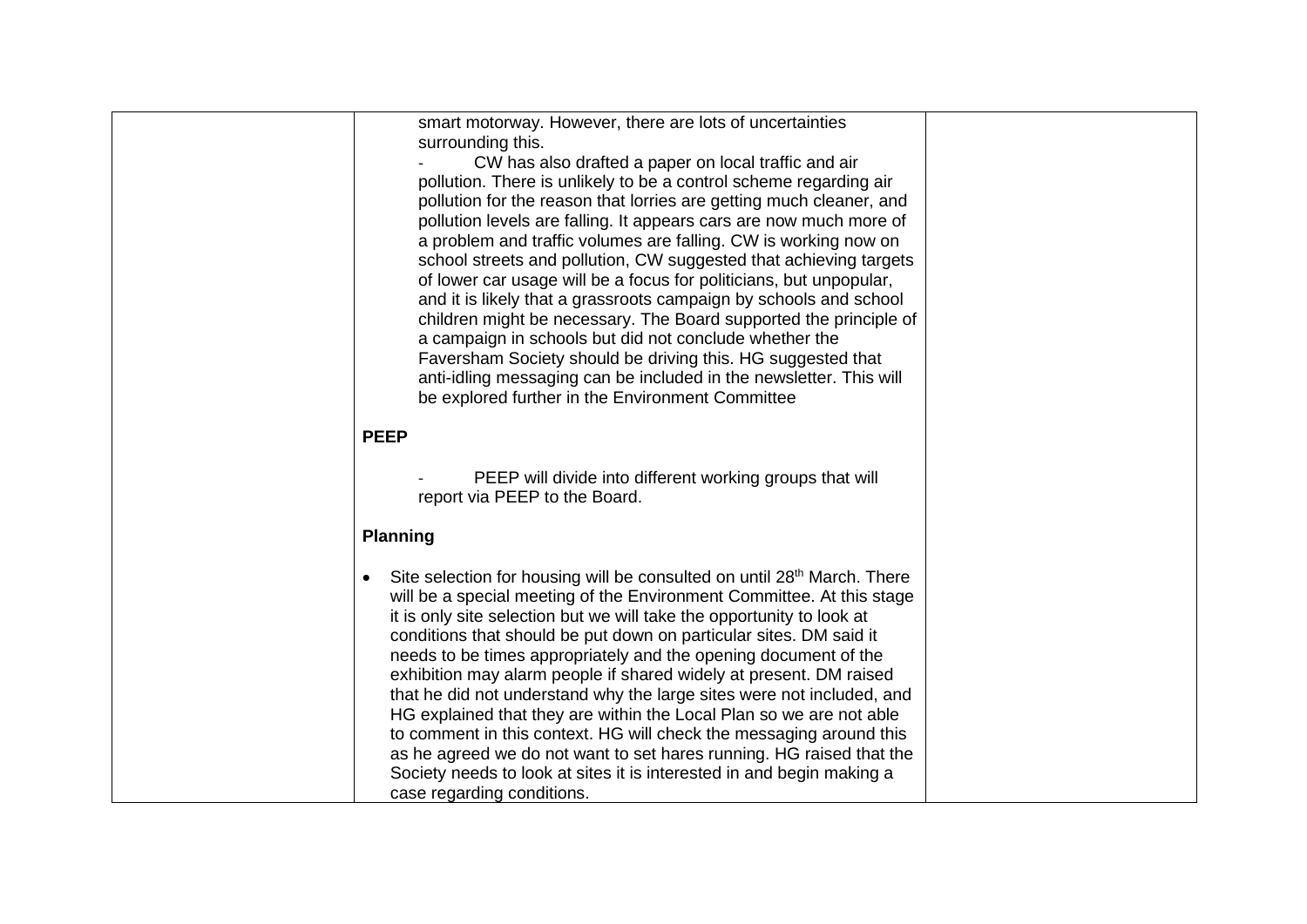| Abbey Fields: The work that we looked at commissioning has been<br>$\bullet$<br>done largely by Ray Harrison, and the next appropriate step will be to<br>commission a planning barrister. HG has consulted a barrister and he<br>believes there is a case for substantial harm, and we are waiting for a<br>quote. JC raised that he believes this to be significantly important as<br>to warrant the spend. HG raised that he is expecting this to be within<br>the pre-agreed budget. The Board thanked Ray Harrison for his work<br>on this to date.                                                                                                                                                                                                                                                                                                                                                                                                                                                                                                                                                                                                                                                                                                                                       |  |
|------------------------------------------------------------------------------------------------------------------------------------------------------------------------------------------------------------------------------------------------------------------------------------------------------------------------------------------------------------------------------------------------------------------------------------------------------------------------------------------------------------------------------------------------------------------------------------------------------------------------------------------------------------------------------------------------------------------------------------------------------------------------------------------------------------------------------------------------------------------------------------------------------------------------------------------------------------------------------------------------------------------------------------------------------------------------------------------------------------------------------------------------------------------------------------------------------------------------------------------------------------------------------------------------|--|
| <b>Planning Applications:</b><br>$\bullet$                                                                                                                                                                                                                                                                                                                                                                                                                                                                                                                                                                                                                                                                                                                                                                                                                                                                                                                                                                                                                                                                                                                                                                                                                                                     |  |
| DM raised whether work needs to be done to promote tree<br>preservation orders. HG explained that councils are not bound by<br>TPO <sub>s</sub> .                                                                                                                                                                                                                                                                                                                                                                                                                                                                                                                                                                                                                                                                                                                                                                                                                                                                                                                                                                                                                                                                                                                                              |  |
| George Wilson has asked us to organise a public meeting on this<br>development. KB suggested it is important that we treat developers<br>equally and facilitate meetings for local people to put their views to<br>developers who ask this of us. We will ensure our rationale for<br>facilitating these meetings is clear in the advertisement. MH<br>suggested this is quite far from Faversham. DM believes that we are<br>doing the right thing but we should think about messaging to support<br>how we do this. KB agreed – and it was agreed we should make clear<br>that we are facilitating an opportunity for local people to be consulted<br>on developments and that we are a neutral chair, but will at future<br>reach a position on any new development.<br>Love Lane: TS asked if we have made representations on Love Lane<br>$\bullet$<br>to date. HG confirmed that we have. TS raised the land to the south,<br>where we have made comments on trees and multiple junctions,<br>suggesting that multiple junctions are not necessarily negative. Love<br>Lane is a 40mph street and it should be reduced the 30mph – if there<br>is an opportunity to remind them then it should be taken. The turning<br>circles are large and this is not desirable as it may exacerbate |  |
| speeding issues. There are a lot of parking courts on this<br>development, which is not desirable – and this should be opposed. It<br>is more efficient to instead have street parking. HG asked whether TS<br>could send drafting of these points over, and he will submit, and copy<br>and paste in future.                                                                                                                                                                                                                                                                                                                                                                                                                                                                                                                                                                                                                                                                                                                                                                                                                                                                                                                                                                                  |  |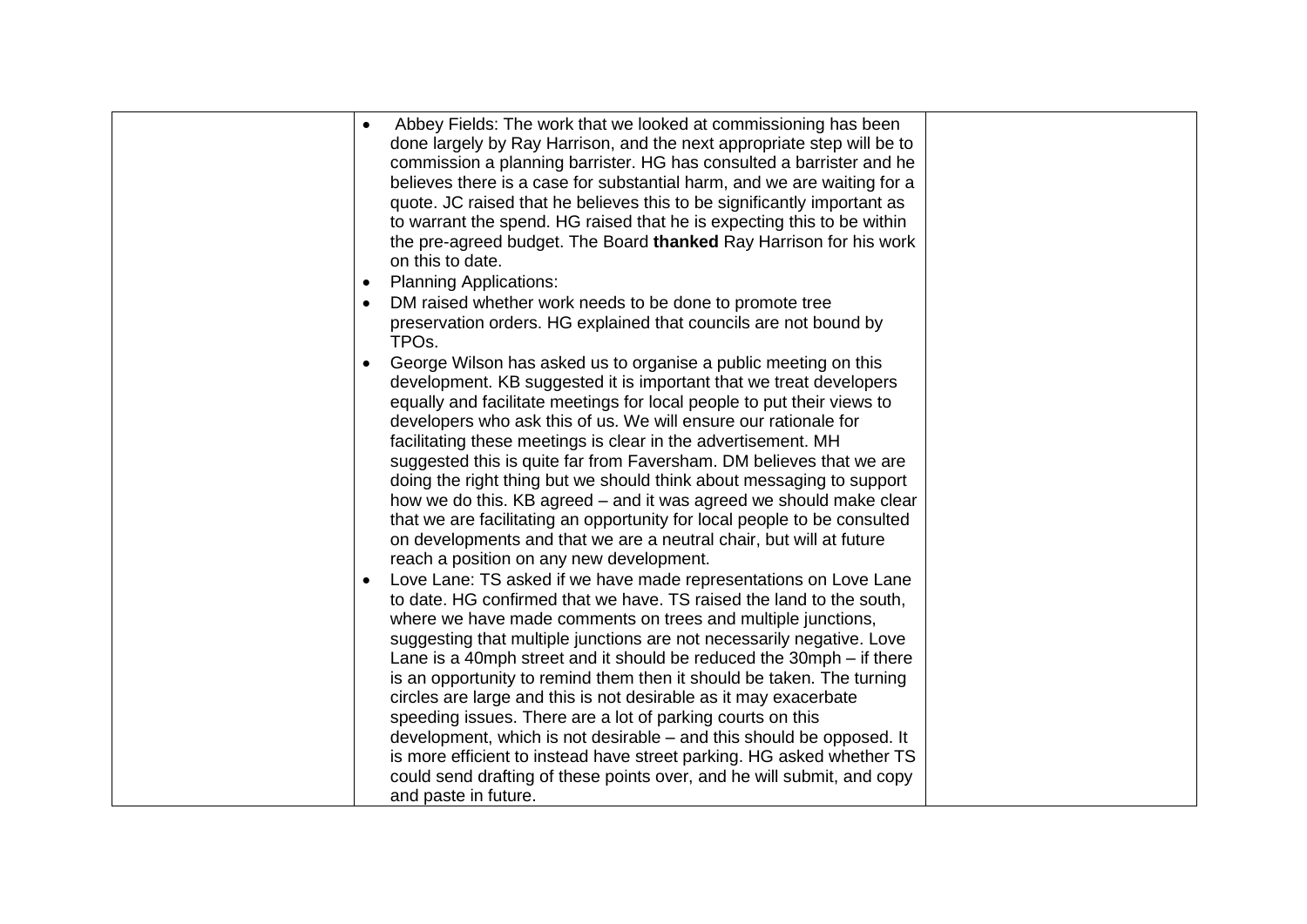|                                | Cleve Hill: Graham Thomas is taking retirement and will be leaving at<br>SBC. This raises questions about which planning officer will be taking<br>responsibility for this and HG will suggest DM can brief the new<br>officer. DM raised that there is not much activity regarding Cleve Hill<br>at the moment, and this may be an opportunity to re-energise activity.<br>JC asked whether DM had been following the story regarding the ship<br>that is on fire in the Mediterranean which is full of lithium batter cars.<br>DM confirmed he is, and there appears to be reluctance to report on<br>battery fires. HG asked whether we can follow up with KFRS to see if<br>they have any update on the Liverpool fire.<br>Local Plan: It is unlikely that there will be a local plan before the<br>deadline of 2023. This may create serious planning issues. |  |
|--------------------------------|--------------------------------------------------------------------------------------------------------------------------------------------------------------------------------------------------------------------------------------------------------------------------------------------------------------------------------------------------------------------------------------------------------------------------------------------------------------------------------------------------------------------------------------------------------------------------------------------------------------------------------------------------------------------------------------------------------------------------------------------------------------------------------------------------------------------------------------------------------------------|--|
| <b>VIC</b>                     |                                                                                                                                                                                                                                                                                                                                                                                                                                                                                                                                                                                                                                                                                                                                                                                                                                                                    |  |
|                                | Insurance has been dealt with<br>$\bullet$<br>The draft least was circulated to Board. The reason for it still not<br>$\bullet$<br>being signed is that it was challenging for us to take a large amount<br>of the downstairs floorspace.<br>The formal opening is on Saturday morning and trustees are<br>$\bullet$<br>encouraged to attend.<br>Work has been undertaken in the former long gallery. Shelving is<br>almost complete in accordance with Wendy's plans.                                                                                                                                                                                                                                                                                                                                                                                             |  |
| 60 <sup>th</sup> Anniversary   | There will be a volunteers' event on 21 <sup>st</sup> May at<br>Doddington Place. Richard Oldfield will fund the cost of<br>refreshments. HG suggested we hire a bus for those volunteers<br>without transport. We will advertise this via Leigh's volunteer list<br>HG suggested that there is a plan for an exhibition for the<br>$60th$ anniversary on the space next to the VIC – and that will be an<br>opportunity to invite members to talk with us and view the<br>exhibition.                                                                                                                                                                                                                                                                                                                                                                             |  |
| <b>AGM &amp; Annual Report</b> | The AGM is the 1 <sup>st</sup> June<br>$\bullet$<br>KB will be putting together content for the 2021 annual report<br>$\bullet$<br>HG has requested a speaker from UoK regarding the archives and a<br>$\bullet$<br>speaker on the anchorites.                                                                                                                                                                                                                                                                                                                                                                                                                                                                                                                                                                                                                     |  |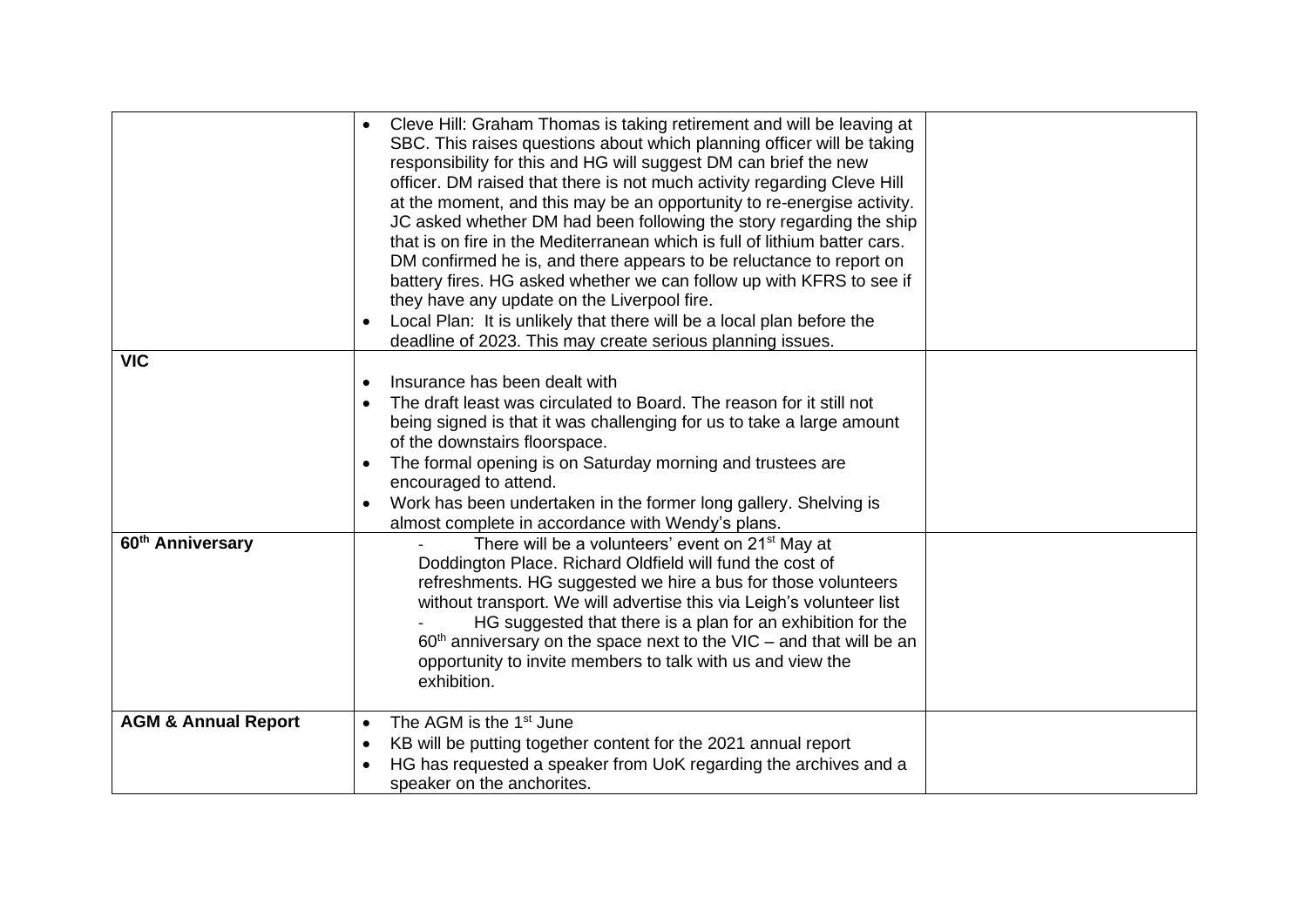| <b>Alan Swann Bequest</b>                     | There are a large number of trustees up for re-election. Laurie,<br>Sophie, Anne, Katie, Andrew, Tim and Brian are up for re-election.<br>HG asked that trustees up for re-election state their intent on whether<br>they will stand again soon. Jan will email asking if they will stand<br>again. This will be discussed again at the March Board.<br>We still do not know the terms of the bequest<br>$\bullet$         |  |
|-----------------------------------------------|----------------------------------------------------------------------------------------------------------------------------------------------------------------------------------------------------------------------------------------------------------------------------------------------------------------------------------------------------------------------------------------------------------------------------|--|
| <b>Arrangements for March</b><br><b>Board</b> | DM will chair this Board in Harold's absence.                                                                                                                                                                                                                                                                                                                                                                              |  |
| <b>AOB</b>                                    | TS Hazard: MH wanted to raise that several tiles were blown off in<br>the storm, and the high tide was the highest it has been since 2013.<br>The town warehouse was under water again. There has been opinion<br>that the roof may be in danger of collapse. The Board approved HG<br>writing to English Heritage to ask that Hazard is put on the heritage at<br>risk register. Repairs have been instructed for repairs |  |
| <b>Officers Report</b>                        | <b>Chair's Report</b>                                                                                                                                                                                                                                                                                                                                                                                                      |  |

## **NOTES:**

Part II

| Agenda Item          | <b>Minutes</b> | <b>Actions</b> |
|----------------------|----------------|----------------|
| Confidential matters |                |                |

## **Next Meetings**

| <b>Date</b>                       | A<br>ч іча                       |
|-----------------------------------|----------------------------------|
| 29 <sup>th</sup><br>2022<br>March | Board<br>$\sim$<br>rustees<br>ັບ |